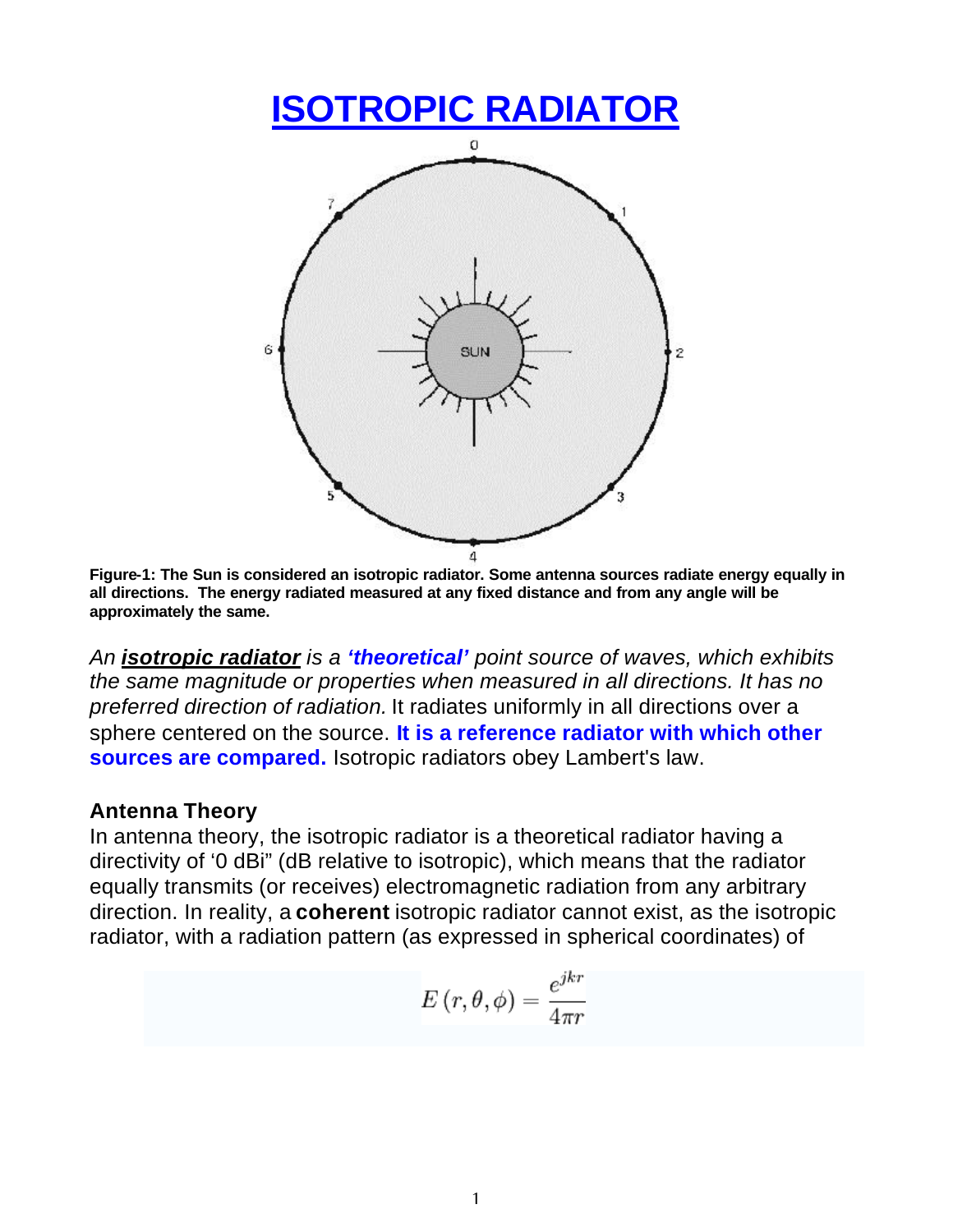(note that this function is independent of the spherical angles  $\theta$  and would violate the Helmholtz Wave Equation, as derived from Maxwell's Equations.)

Although the Sun and other stars radiate equally in all directions, their radiation pattern does not violate Maxwell's equations, because radiation from a star is **incoherent**.

**Even though an isotropic radiator cannot exist in practice, antenna directivity is usually compared to the directivity of an isotropic radiator**, **because the gain (which is closely related to directivity)** relative to an isotropic radiator is useful in the Friis transmission equation. **The smallest directivity a radiator can have relative to an isotropic radiator, is a Hertzian Dipole, which has +2.14 dBi.**

If "P" watts are supplied to an isotropic radiator, the energy density (watts per square meter) at a distance "R" meters from the center of the radiator is P/(4 pi R^2). This is because power "P" spreads uniformly across the area (4 pi R^2) of a sphere of radius "R".

An antenna emits an electromagnetic wave that has two components - the electric (E) and magnetic (H) fields. These are at right angles to each other and also at right angles to the direction of travel of the wave. This presents a problem for a theoretical isotropic radiator since there will be places on the unit sphere where we cannot specify a unique "polarization direction" for the direction of the electric field. Everything else is called anisotropic radiation.

**True isotropic radiators do not exist in reality**. This is because the electromagnetic wave is made up of two perpendicular components - the electric field E and the magnetic field H. The emitted electromagnetic wave moves perpendicular to the E-plane and H-plane. The wave cannot be lined up so that there is radiation in all directions and that neither the E or H planes cancel each other out. There must be a discontinuity.

This is best described as a topological theorem, the hairy ball theorem - one cannot comb the hair on a ball in a smooth manner so that there is no part or bald spot. In the same way, it is not possible to cover a sphere with square magnets so that they don't repel each other somewhere.

It is possible, theoretically, to build an antenna that transmits power isotropically. Though such an antenna cannot transmit plane polarization in